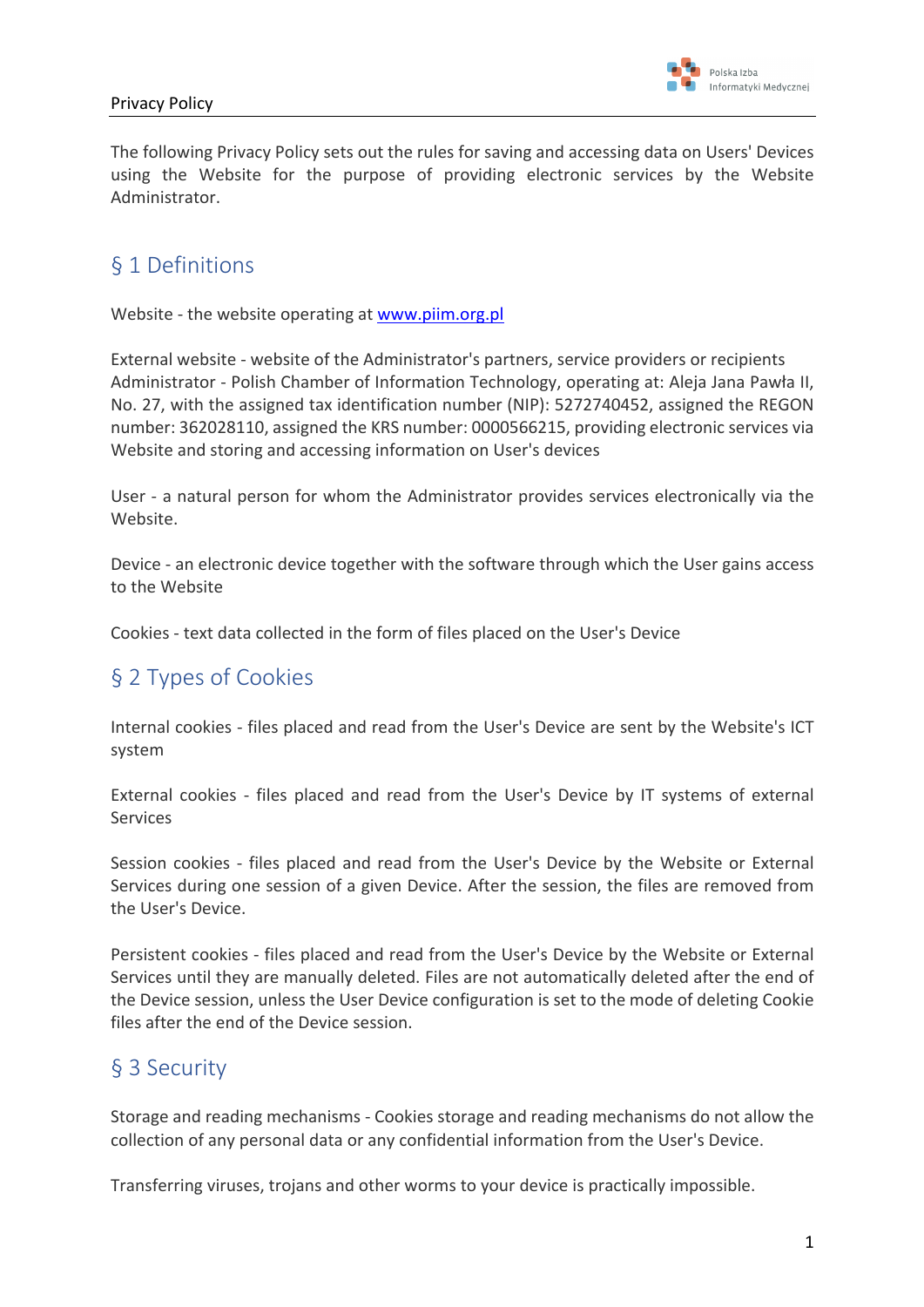

Internal cookies - internal cookies used by the Administrator are safe for Users' Devices

External cookies - the Administrator is not responsible for the security of Cookie files from Website partners. The list of partners is included further in the Cookie Policy.

### § 4 The purposes for which cookies are used

Improving and facilitating access to the Website - The Administrator may store in cookie files information about the preferences and user settings of the Website to improve, improve and accelerate the provision of services on the Website.

Logging in - the Administrator uses Cookie files to log Users on the Website Marketing and advertising - The Administrator and external websites use cookie files for marketing purposes and serving Users' advertisements.

Statistical data - The Administrator and external websites use cookie files to collect and process statistical data such as e.g. visit statistics, User Device statistics or user behavior statistics. These data are collected for the purpose of analyzing and improving the Website.

#### § 5 External websites

The Administrator cooperates with the following external services that may place Cookie files on User's Devices:

- Google Analytics
- Google AdSense
- Google AdWords

# § 6 Possibilities to determine the conditions of storage and access on User Devices through the Website and External Services

The user may at any time independently change the settings for saving, deleting and accessing data of saved cookies.

Information on how to disable cookies in the most popular computer browsers and mobile devices is available at: how to disable cookies.

The User may at any time delete all Cookie files saved so far using the User's Device tools through which the User uses the services of the Website.

### § 7 Website Requirements

Restricting saving and accessing Cookie files on User's Device may cause malfunction of some of the Website's functions.